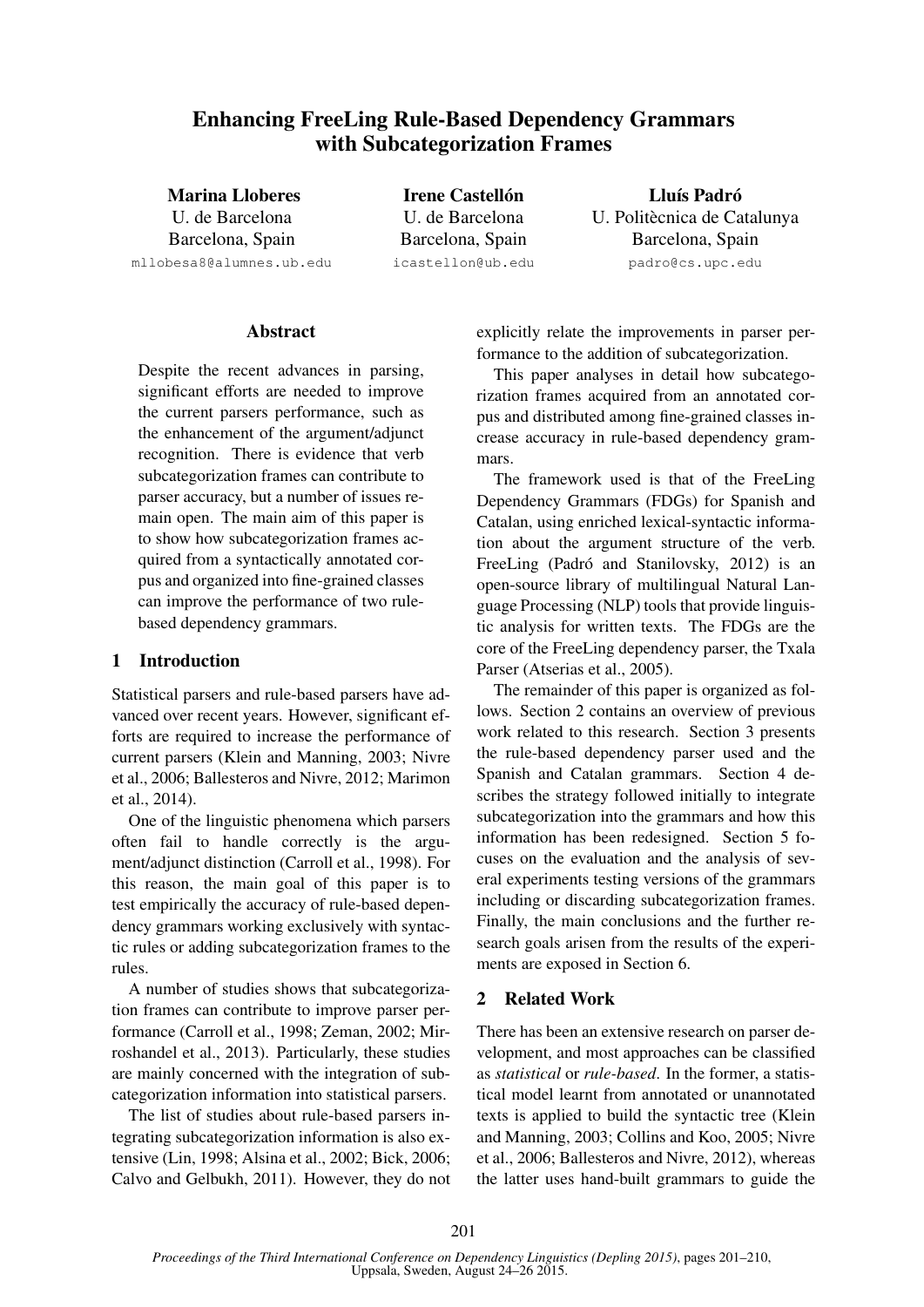parser in the construction of the tree (Sleator and Temperley, 1991; Järvinen and Tapanainen, 1998; Lin, 1998).

Concerning the languages this study is based on, some research on Spanish has been performed from the perspective of Constraint Grammar (Bick, 2006), Unification Grammar (Ferrández and Moreno, 2000), Head-Driven Phrase Structure Grammar (Marimon et al., 2014), and Dependency Grammar for statistical parsing, both supervised (Carreras et al., 2006) and semi-supervised (Calvo and Gelbukh, 2011). For Catalan, a rule-based parser based on Constraint Grammar (Alsina et al., 2002) and a statistical dependency parser (Carreras, 2007) are available.

Despite the huge achievements in the area of parsing, argument/adjunct recognition is still a linguistic problem in which parsers still show low accuracy and in which there is still no generalized consensus in Theoretical Linguistics (Tesniere, ` 1959; Chomsky, 1965). This phenomenon refers to the subcategorization notion, which corresponds to the definition of the type and the number of arguments of a syntactic head.

The acquisition of subcategorization frames from corpora is one of the strategies for integrating information about the argument structure into a parser. Depending on the level of language analysis of the annotated corpus, two main strategies are used in automatic acquisition.

If the acquisition is performed over a *morphosyntactically annotated text*, the subcategorization frames are inferred by applying statistical techniques on morphosyntactically annotated data (Brent, 1993; Manning, 1993; Korhonen et al., 2003).

Alternatively, acquisition can be performed with *syntactically annotated texts* (Sarkar and Zeman, 2000; O'Donovan et al., 2005; Aparicio et al., 2008). Subcategorization acquisition can be performed straightforwardly because the information about the argument structure is available in the corpus. Therefore, this approach generally focuses on the methods for subcategorization frames classification.

The final classification in a lexicon of frames is a computational resource for several NLP tools. In the framework which this research focuses on, the integration of the acquired subcategorization is orientated to the contribution towards building the syntactic tree when the parser has incomplete information to make a decision (Carroll et al., 1998).

Depending on the characteristics of the parser, subcategorization assists in this task in a different way. Subcategorization information can be used to assign a probability to every possible syntactic tree and to rank them in parsers that perform the whole set of possible syntactic analysis of a particular sentence (Carroll et al., 1998; Zeman, 2002; Mirroshandel et al., 2013).

In contrast, subcategorization may help to restrict the application of certain rules. Then, when the parser detects the subcategorization frame in the input sentence, it labels the syntactic tree according to the frame discarding any other possible analysis (Lin, 1998; Calvo and Gelbukh, 2011).

## 3 Dependency Parsing in FreeLing

The rule-based dependency grammars presented in this article are the core of the Txala Parser (Atserias et al., 2005), the NLP module in charge of Dependency Parsing in the FreeLing library (Padró and Stanilovsky, 2012).<sup>1</sup>

FreeLing is an open-source project that has been developed for more than ten years. It is a complete NLP pipeline built on a chain of modules that provide a general and robust linguistic analysis. Among the available tools, FreeLing offers sentence recognition, tokenization, named entity recognition, tagging, chunking, dependency parsing, word sense disambiguation, and coreference resolution.

### 3.1 Txala Parser

The Txala Parser is one of the dependency parsing modules available in FreeLing. It is a rulebased, non-projective and multilingual dependency parser that provides robust syntactic analysis in three steps.

Txala receives the partial syntactic trees produced by the chunker (Civit, 2003) as input. Firstly, the head-child relations are identified using a set of heuristic rules that iteratively decide whether two adjacent trees must be merged, and in which way, until there is only one tree left. Secondly, it is converted into syntactic dependencies according to Mel'čuk (1988). Finally, each dependency arch of the tree is labelled with a syntactic function tag.

<sup>1</sup>http://nlp.cs.upc.edu/freeling/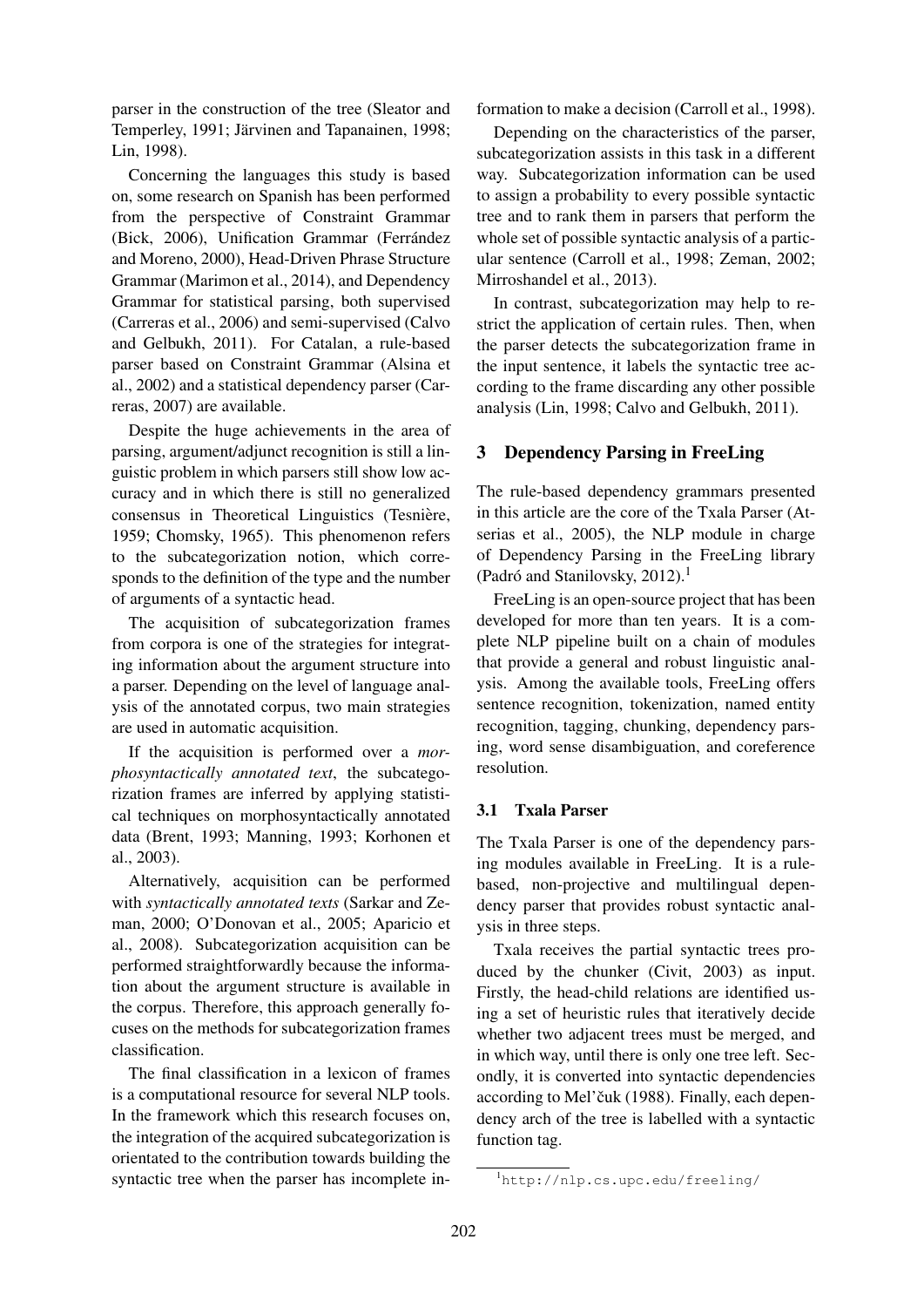|          | <b>Rules</b> |         |           |
|----------|--------------|---------|-----------|
| Language | Total        | Linking | Labelling |
| English  | 2961         | 2239    | 722       |
| Spanish  | 4042         | 3310    | 732       |
| Catalan  | 2879         | 2099    | 780       |
| Galician | 178          | 87      | 91        |
| Asturian | 4438         | 3842    | 596       |

Table 1: Sizes of the FDGs

#### 3.2 FreeLing Dependency Grammars

The current version of FreeLing includes rulebased dependency grammars for English, Spanish, Catalan, Galician and Asturian (see Table 1 for a brief overview of their sizes). In this paper, the Spanish and Catalan dependency grammars are described.

The FDGs follow the linguistic basis of syntactic dependencies (Tesnière, 1959; Mel'čuk, 1988). However, we propose a different analysis for prepositional phrases (preposition-headed), subordinate clauses (conjunction-headed) and coordinating structures (conjunction-headed).

A FDG is structured as a set of manually defined rules which link two adjacent syntactic partial trees (*linking rules*) and assign a syntactic function to every link of the tree (*labelling rules*), according to certain conditions and priority. They are applied based on this priority: at every step, two adjacent partial trees will be attached or will be labelled with a syntactic function tag if their rule is the highest ranked for which all the conditions are met.

*Linking rules* can contain four kind of conditions, regarding morphological (part-of-speech tag), lexical (word form, lemma), syntactic (syntactic context, syntactic features of lemmas) and semantic features (semantic properties predefined by the user).

For instance, the rule shown in Figure 1 has priority 911, and states that a sub-tree marked as a subordinate clause (subord) whose head is a relative pronoun (PR) attached as a child to the noun phrase  $(\text{sn})$  to its left  $(\text{top-left})$  when these two consecutive sub-trees are not located to the right of a verb phrase  $($ ! grup-verb  $$$ \$).

Concerning the *labelling rules*, the set of conditions that the parent or the child of the dependency must meet may refer to morphological (part-ofspeech tag), lexical (word form, lemma), syntactic (lower/upper sub-tree nodes, syntactic features of lemmas) and semantic properties (EuroWord-Net Top Concept Ontology -TCO- features, Word-

```
911 !qrup-verb $ = (sn, subord{^pR})top left RELABEL -
```
Figure 1: Linking rule for relative clauses

```
grup-verb dobj
            d.label=grup-sp
            p.class=trans
            d.side=right
            d.lemma=a|al
            d:sn.tonto=Human
            d:sn.tonto!=Building|Place
```
Figure 2: Labelling rule for human direct objects

Net Semantic File, WordNet Synonyms and Hypernyms and other semantic features predefined by the user).

In the rule illustrated in Figure 2, the direct object label  $(d \circ b)$  is assigned to the link between a verbal head (grup-verb) and a prepositional phrase (grup-sp) child when the head belongs to the transitive verbs class  $(t_{\text{rans}})$  and the child is post-verbal  $(r \text{ right})$ , the preposition is a (or the contraction al), and the nominal head inside the prepositional phrase has the TCO feature Human but not (!=) the features Building or Place (to prevent organizations from being identified as a direct object).

#### 4 CompLex-VS lexicon for Parsing

Following the hypothesis that subcategorization frames improve the parsing performance (Carroll et al., 1998), the first version of FDGs included verbal and nominal frames in order to improve argument/adjunct recognition and prepositional attachment (Lloberes et al., 2010). In this paper, only the verbal lexicon is presented because it is the resource used for the argument/adjunct recognition task in the grammars.

### 4.1 Initial CompLex-VS lexicon in FDGs

The initial Computational Lexicon of Verb Subcategorization (CompLex-VS) was automatically extracted from the subcategorization frames of the SenSem Corpus (Fernández and Vàzquez, 2014), which contains 30231 syntactically and semantically annotated sentences per language, and of the Volem Multilingual Lexicon (Fernández et al., 2002), which has 1700 syntactically and semantically annotated verbal lemmas per language. The patterns extracted from both resources are orga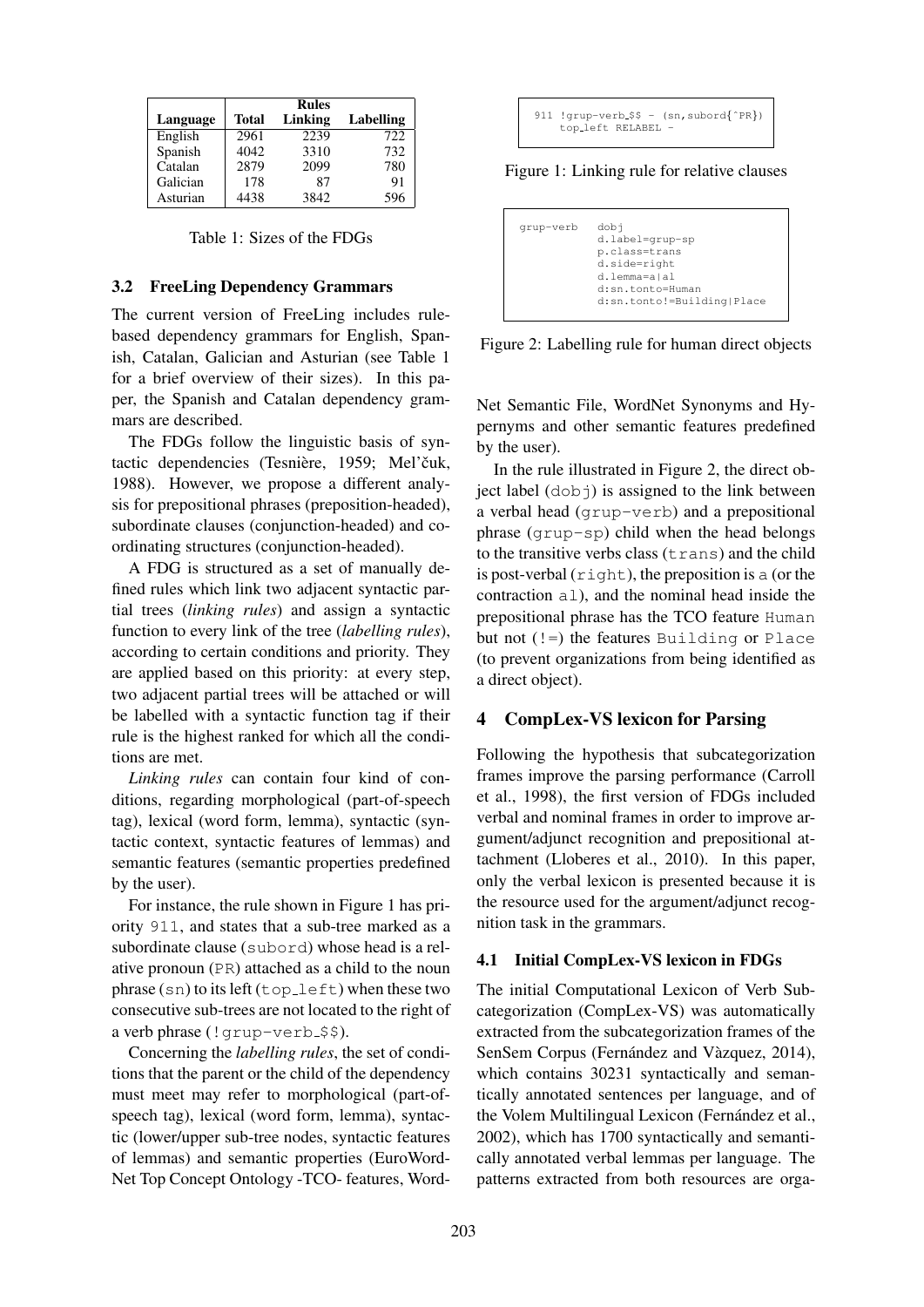nized according to the linguistic-motivated classification proposed by Alonso et al. (2007).

The final lexicon applied to the FDGs has 11 subcategorization classes containing a total of 1314 Spanish verbal lemmas and 847 Catalan verbal lemmas with a different subcategorization frame.

A first experimental evaluation of the Spanish Grammar with the initial subcategorization lexicon (Lloberes et al., 2010) showed that incorporating subcategorization information is promising.

### 4.2 Redesign of the CompLex-VS lexicon

According to the evaluation results of the grammars with the initial CompLex-VS included, the lexicon has been redesigned, proposing a set of more fine-grained subcategorization frame classes in order to represent verb subcategorization in the dependency rules in a controlled and detailed way.

New syntactic-semantic patterns have been extracted automatically from the SenSem Corpus according to the idea that every verbal lemma with a different subcategorization frame expresses a different meaning. Therefore, a new lexicon entry is created every time an annotated verbal lemma with a different frame is detected.

The CompLex-VS contains 3102 syntactic patterns in the Spanish lexicon and 2630 patterns in the Catalan lexicon (see Section 4.3 for detailed numbers). They are organized into 15 subcategorization frames as well as into 4 subcategoriztion classes. The lexicon is distributed in XML format under the Creative Commons Attribution-ShareAlike 3.0 Unported License.<sup>2</sup>

Certain patterns have been discarded because they are non-prototypical in the corpus (e.g. clitic left dislocations), they alter the sentence order (e.g. relative clauses), or they involve controversial argument classes (e.g. prepositional phrases seen as arguments or adjuncts depending on the context).

As Figure 3 shows, the extracted patterns  $(\langle \text{verb}\rangle)$  have been classified into  $\langle \text{frame}\rangle$ classes according to the whole set of argument structures occurring in the corpus (subj for intransitive verbs,  $\text{sub}$   $\uparrow$ ,  $\text{dobj}$  for transitive verbs, etc.). Simultaneously, frames have been organized in <subcategorization> classes (monoargumental, biargumental, triargumental and quatriargumental).

```
<subcategorization
    class="monoargumental"
     ref="1" freq="0.188480">
<frame class="subj" ref="1"
         freq="0.188480">
         <verb lemma="pensar"
id="2531"
              ref="1:1" fs="subj"
              cat="np" rs="exp"
              head="null"
              construction="active"
              se="no" freq="0.000070"/>
    </frame>
</subcategorization>
<subcategorization
    class="biargumental"
     ref="2" freq="0.733349">
<frame class="subj,dobj" ref="2"
         freq="0.617452">
         <verb lemma="agradecer"
              id="454" ref="2:2" fs="subj,dobj"
              cat="np,complsc" rs="ag_exp,t"
head="null,null"
              construction="active"
              se="no" freq="0.000140"/>
    </frame>
</subcategorization>
```
Figure 3: Example of the CompLex-VS

Every lexicon entry contains the syntactic function of every argument  $(f_s)$ , the grammatical category of the head of the argument (cat) and the thematic role (rs). The type of construction (e.g. active, passive, impersonal, etc.) has been inferred from the predicate and aspect annotations available in the SenSem Corpus.

Two non-annotated lexical items of the sentence have also been inserted into the subcategorization frame because the information that they provide is crucial for the argument structure configuration (e.g. the particle 'se' and the lexical value of the prepositional phrase head).

In addition, meta-linguistic information has been added to every entry: a unique id and the relative frequency of the pattern in the corpus  $(freq)$ . A threshold frequency has been established at  $7 \cdot 10^{-5}$  (Spanish) and at  $8.5 \cdot 10^{-5}$  (Catalan). Patterns below this threshold have been considered marginal in the corpus and they have been discarded.

Every pattern contains a link to the frame and subcategorization class that they belong to  $(r \in f)$ . For example, if an entry has the reference  $1:1$ , it means that the pattern corresponds to a monoargumental verb whose unique argument is a subject.

#### 4.3 Integration of CompLex-VS in the FDGs

From the CompLex-VS, two derived lexicons per language containing the verbal lemmas for every recorded pattern have been created to be integrated into the FDGs. The CompLex-SynF lexicon con-

<sup>2</sup>http://grial.uab.es/descarregues.php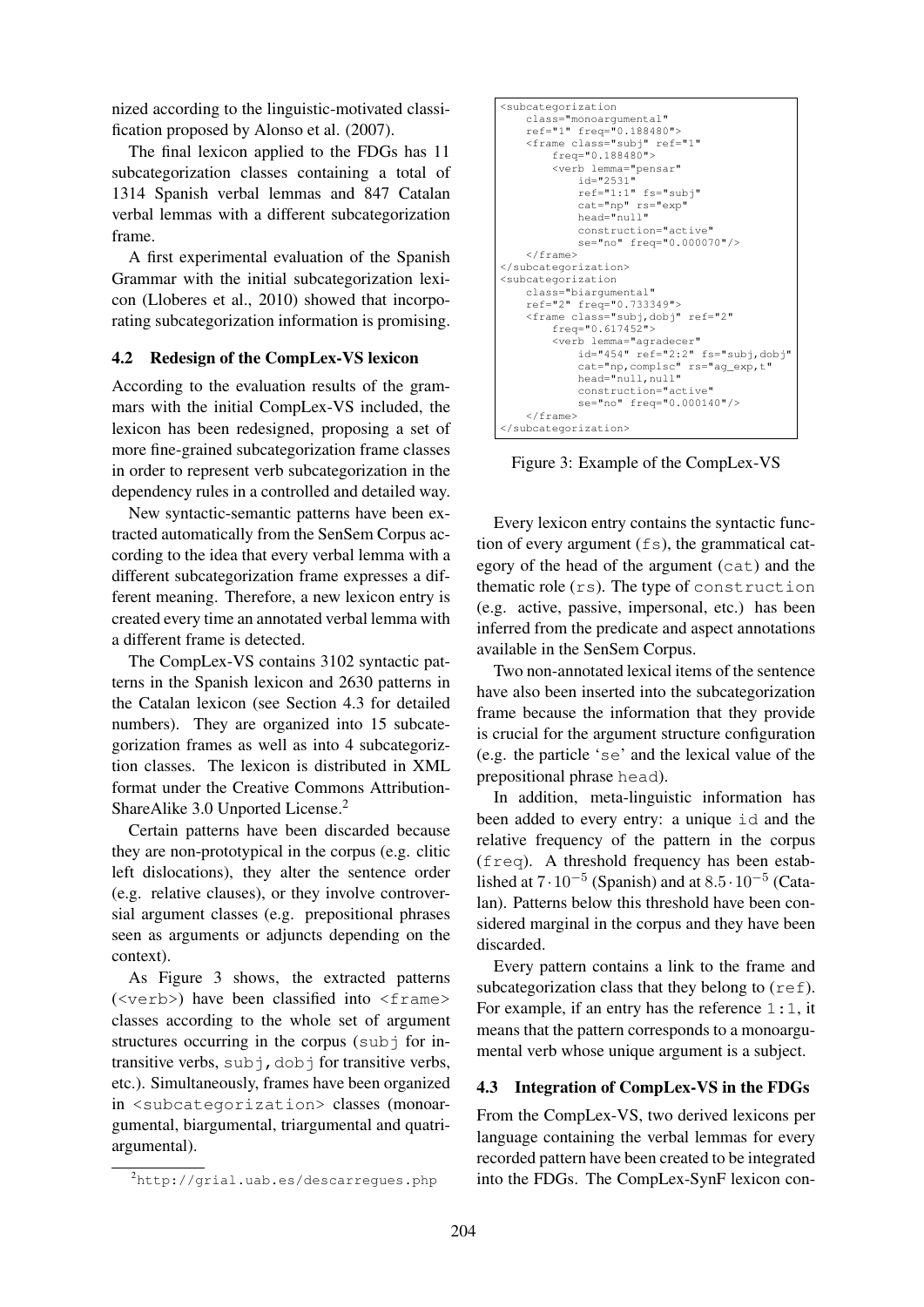| <b>Frames</b>           | <b>Spanish</b> | Catalan |
|-------------------------|----------------|---------|
| subi                    | 203            | 386     |
| subj, att               | 3              |         |
| subj,dobj               | 440            | 230     |
| subj,iobi               | 37             | 61      |
| subj, pobj              | 126            | 93      |
| subj,pred               | 45             | 31      |
| subj, attr, iobj        | $\mathfrak{D}$ | 1       |
| subj, dobj, iobj        | 113            | 72      |
| subj, dobj, pobj        | 42             | 34      |
| subj,dobj,pred          | 21             | 18      |
| subj,pobj,iobj          | $\overline{c}$ | 1       |
| subj,pobj,pobj          | 14             | 9       |
| subj,pobj,pred          | 1              | 0       |
| subj,pred,iobj          | 4              | 5       |
| subj, dobj, pobj, i obj |                |         |

Table 2: CompLex-SynF lexicon in numbers

tains the subcategorization patterns generalized by the syntactic function (Table 2). The CompLex-SynF+Cat lexicon collects the syntactic patterns combining syntactic function and grammatical category (adjective/noun/prepositional phrase, infinitive/interrogative/completive clause).

The addition of grammatical categories makes it possible to restrict the grammar rules. For example, a class of verbs containing the verb *quedarse* ('to get') whose argument is a predicative and a prepositional phrase allows the rules to identify that the prepositional phrase of the sentence *Se ha quedado de piedra* ('[He/She] got shocked') is a predicative argument. Furthermore, it allows for discarding the prepositional phrase of the sentence *Aparece de madrugada* ('[He/She] shows up at late night') being a predicative argument, although *aparecer* belongs to the class of predicative verbs but conveying a noun phrase as argument.

While in the CompLex-SynF lexicon the information is more compacted (1054 syntactic patterns classified in 15 frames), in the CompLex-SynF+Cat lexicon the classes are more granular (1356 syntactic patterns organized in 77 frames).

Only subcategorization patterns corresponding to lexicon entries referring to the active voice have been integrated in the FDGs, since they involve non-marked word order. Both lexicons also exclude information about the thematic role, although they take into account the value of the head (if the frame contains a prepositional argument) and the pronominal verbs (lexical entries that accept 'se' particle whose value neither is reflexive nor reciprocal).

Two versions of the Spanish dependency grammar and two versions of the Catalan dependency

| <b>Grammar</b>  | <b>Spanish</b> | Catalan |
|-----------------|----------------|---------|
| Bare            | 450            | 508     |
| <b>Baseline</b> | 732            | 780     |
| SynF            | 872            | 917     |
| SynF+Cat        | 869            | 917     |

Table 3: Labelling rules in the evaluated grammars

grammar have been created. One version contains the CompLex-SynF lexicon and the other one the CompLex-Synf+Cat.

The old CompLex-VS lexicon classes have been replaced with the new ones. Specifically, this information has been inserted in the part of the labelling rules about the syntactic properties of the parent node (observe p.class in Figure 2).

Finally, new rules have been added for frames of CompLex-SynF and CompLex-SynF+Cat that are not present in the old CompLex-VS lexicon. Furthermore, some rules have been disabled for frames of the old CompLex-VS lexicon that do not exist in the CompLex-SynF and CompLex-SynF+Cat lexicons (see Table 3 for the detailed size of the grammars).

### 5 Evaluation

An evaluation task has been carried out to test empirically how the FDGs performance changes when subcategorization information is added or subtracted. Several versions of the grammars have been tested using a controlled annotated linguistic data set.

This evaluation specifically focuses on analysing the results of the experiments qualitatively. This kind of analysis makes it possible to track the decisions that the parser has made, so that it is possible to provide an explanation about the accuracy of the FDGs running with different linguistic information.

#### 5.1 Experiments

Four versions of both Spanish and Catalan grammars are tested in order to assess the differences of the performance depending on the linguistic information added.

- Bare FDG. A version of the FDGs running without subcategorization frames.
- Baseline FDG. A version of the FDGs running with the old CompLex-VS lexicon.
- SynF FDG. A version of the FDGs running with the CompLex-SynF lexicon.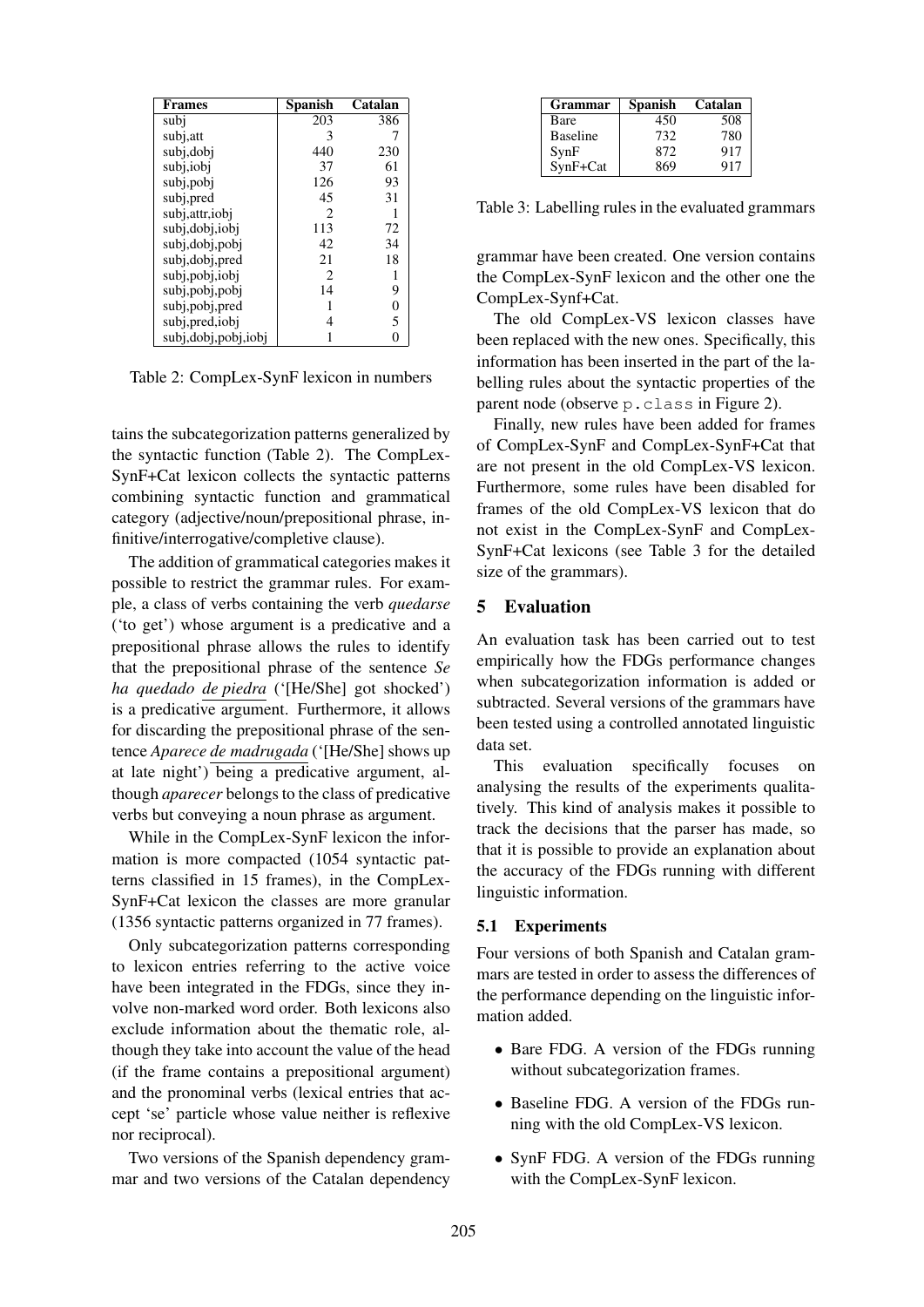| Tag  | SenSem<br><b>Spanish</b> | <b>ParTes</b><br><b>Spanish</b> | SenSem<br>Catalan | <b>ParTes</b><br>Catalan |
|------|--------------------------|---------------------------------|-------------------|--------------------------|
| subi | 42.23                    | 34.03                           | 43.03             | 28.08                    |
| dobi | 35.77                    | 29.86                           | 34.64             | 34.25                    |
| pobj | 16.73                    | 13.89                           | 16.56             | 17.12                    |
| iobj | 4.64                     | 6.25                            | 4.70              | 2.05                     |
| pred | 0.49                     | 2.08                            | 0.51              | 0.68                     |
| attr | 0.14                     | 13.89                           | 0.56              | 17.81                    |

Table 4: Comparison of the labelling tags distribution in SenSem and ParTes (%)

• SynF+Cat FDG. A version of the FDGs running with the CompLex-Synf+Cat lexicon.

Since this research is focused on the implementation of subcategorization information for argument/adjunct recognition, only the *labelling rules* are discussed in this paper (Table 3). However, metrics related to *linking rules* are also mentioned to provide a general description of the FDGs.

### 5.2 Evaluation data

To perform a qualitative evaluation, the ParTes test suite has been used (Lloberes et al., 2014). This resource is a multilingual hierarchical test suite of a representative and controlled set of syntactic phenomena which has been developed for evaluating the parsing performance as regards syntactic structure and word order.

It contains 161 syntactic phenomena in Spanish (99 referring to structure and 62 to word order) and 147 syntactic phenomena in Catalan (101 corresponding to structure phenomena and 46 to word order).

The current version of ParTes is distributed with an annotated data set in the CoNLL format. Although this data set is not initially developed for evaluating the argument/adjunct recognition, the number of arguments and adjuncts contained in ParTes is proportional to the number of arguments and adjuncts of the SenSem Corpus (Table 4). Therefore, the ParTes data set is a reduced sample of the linguistic phenomena that occur in a larger corpus, which makes ParTes an appropriate resource for this task.

#### 5.3 Evaluation metrics

The metrics have been computed using the CoNLL-X Shared Task 2007 script (Nivre et al., 2007). The output of the FDGs (*system output*) has been compared to the ParTes annotated data set (*gold standard*).

| Tag  | Description            |
|------|------------------------|
| adjt | Adjunct                |
| attr | Attribute              |
| dobj | Direct Object          |
| iobi | <b>Indirect Object</b> |
| pobj | Prepositional Object   |
| pred | Predicative            |
| subi | Subject                |

Table 5: Tagset of syntactic functions related to the subcategorization

The metrics used to evaluate the performance of the several FDGs versions are the following ones:

*Accuracy*<sup>3</sup>

$$
LAS = \frac{\text{correct attachments and labellings}}{\text{total tokens}}
$$
\n
$$
UAS = \frac{\text{correct attachments}}{\text{total tokens}}
$$
\n
$$
LAS2 = \frac{\text{correct labellings}}{\text{total tokens}}
$$

*Precision*

$$
P = \frac{\text{system correct tokens}}{\text{system tokens}}
$$

*Recall*

$$
R = \frac{\text{system correct tokens}}{\text{gold tokens}}
$$

Both quantitative and qualitative analysis detailed in Section 5.4 pay special attention to the metric LAS2, which informs about the number of heads with the correct syntactic function tag.

Precision and recall metrics of the labelling rules provide information about how the addition of verbal subcategorization information contributes to the grammar performance. For this reason, in the qualitative analysis, only labelling syntactic function tags directly related to verbal subcategorization are considered (Table 5).

#### 5.4 Accuracy results

The global results of the FDGs evaluation (LAS) show that the whole set of evaluated grammars score over 80% accuracy in Spanish (Table 6) and around 80% in Catalan (Table 7).

In the four Spanish grammar versions (Table 6), the correct head (UAS) has been identified in 90.01% of the cases. On the other hand, the tendency changes in syntactic function labelling (LAS2). The *Baseline* establishes that 85.54% of tokens have the correct syntactic function tag.

<sup>&</sup>lt;sup>3</sup>LAS: Labeled Attachment Score: UAS: Unlabeled Attachment Score; LAS2: Label Accuracy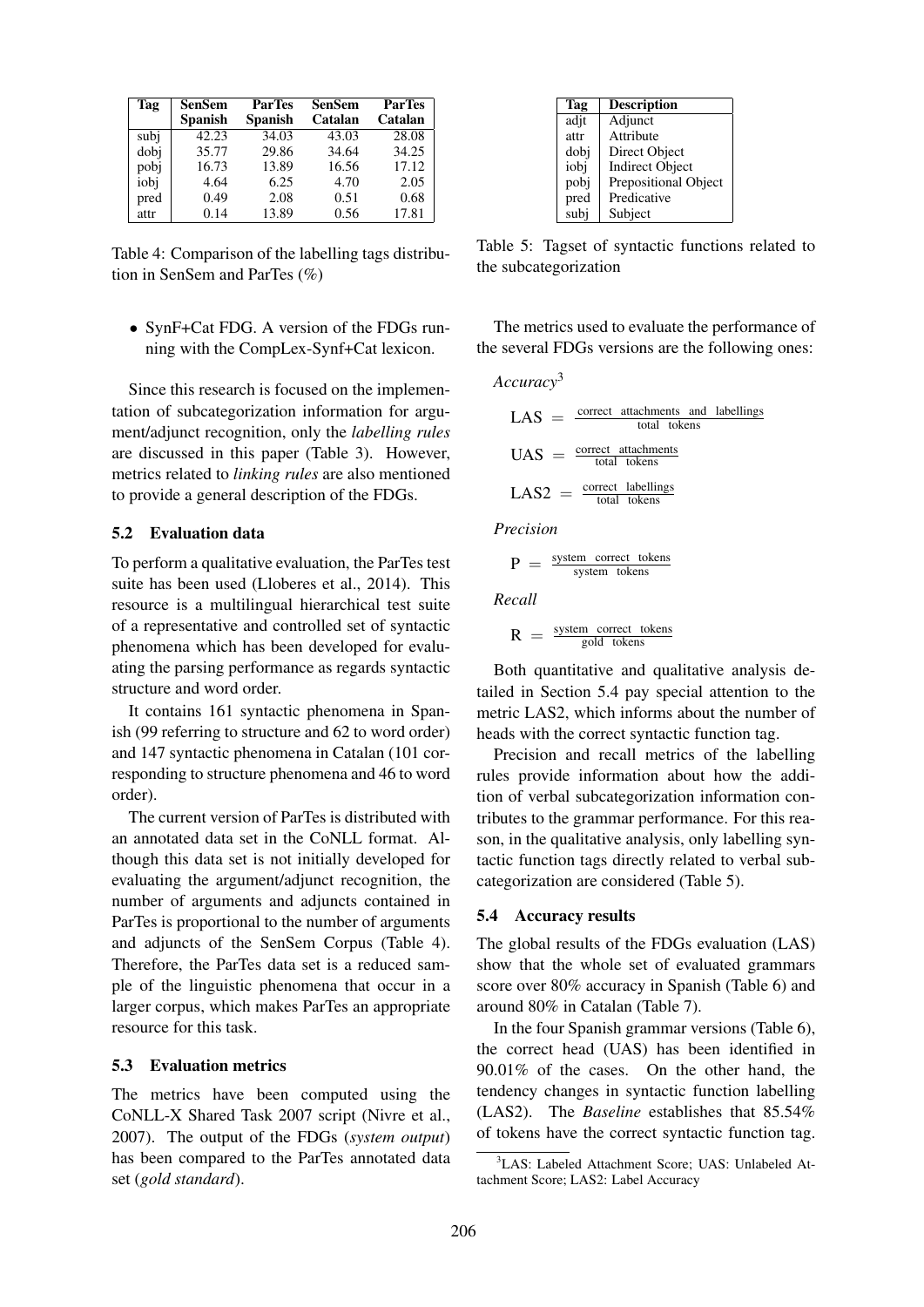| Grammar         | LAS   | UAS   | <b>LAS2</b> |
|-----------------|-------|-------|-------------|
| Bare            | 81.37 | 90.01 | 82.86       |
| <b>Baseline</b> | 83.76 | 90.01 | 85.54       |
| SynF            | 84.50 | 90.01 | 86.29       |
| SynF+Cat        | 84.50 | 90.01 | 86.29       |

Table 6: Accuracy scores (%) in Spanish

| <b>Grammar</b>  | LAS   | UAS   | <b>LAS2</b> |
|-----------------|-------|-------|-------------|
| Bare            | 78.99 | 86.84 | 81.91       |
| <b>Baseline</b> | 79.52 | 86.84 | 82.85       |
| SynF            | 81.78 | 86.84 | 85.24       |
| SynF+Cat        | 81.78 | 86.84 | 85.24       |

Table 7: Accuracy scores (%) in Catalan

However, *Bare* drops 2.68 scores and *SynF* and *SynF+Cat* improve 0.75 scores with respect to the baseline.

A parallel behaviour is observed in Catalan, although the scores are slightly lower than in Spanish (Table 7). The four Catalan grammars score 86.84% in attachment (UAS). The *Baseline* scores 82.85% in syntactic function assignment (LAS2). Once again FDGs perform worse without subcategorization information (0.94 points less in *Bare* grammar) and better with subcategorization information (2.39 points more in *SynF* and *SynF+Cat*).

From a general point of view, accuracy metrics show a medium-high accuracy performance of all versions of FDGs in both languages. Specifically, these first results highlight that subcategorization information helps with the syntactic function labelling. However, qualitative results will reveal how subcategorization influences the grammar performance (Sections 5.5 and 5.6).

#### 5.5 Precision results

As observed in the quantitative analysis (Section 5.4), in both languages most of the syntactic function assignments drop in precision when subcategorization classes are blocked in the grammar (Tables 8 and 9), whereas syntactic function labelling tends to improve when subcategorization is available.

For example, the precision of the prepositional object (*pobj*) in both languages drops drastically when subcategorization is disabled (*Bare*). On the contrary, the precision improves significantly when the rules include subcategorization information (*Baseline*). Furthermore, the introduction of more fine-grained frames helps the grammars reach a precision of 94.74% in Spanish and 94.12% in Catalan (*SynF* and *SynF+Cat*). Fig-



Figure 4: Example of *bare* FDGs wrongly labelling a *pobj* as *adjt* (above) and of *SynF* FDGs correctly labelling it (below)

| Tag  | Bare   | <b>Baseline</b> | <b>SynF</b> | $SynF+Cat$ |
|------|--------|-----------------|-------------|------------|
| adit | 59.26  | 70.27           | 61.54       | 61.54      |
| attr | 84.21  | 71.43           | 71.43       | 71.43      |
| dobi | 78.26  | 85.71           | 87.80       | 87.80      |
| iobi | 100.00 | 100.00          | 100.00      | 100.00     |
| pobj | 42.50  | 77.27           | 94.74       | 94.74      |
| pred | 12.50  | 0.00            | 33.33       | 33.33      |
| subj | 90.24  | 90.91           | 91.11       | 91.11      |

Table 8: Labelling precision scores (%) in Spanish

ure 4 shows this dichotomy.

Despite these improvements, some items differ from the general tendency.

In Spanish, the improvement of the copulative verbs (*attr*) is due to lexical information in the *Bare* FDG, while they keep stable in *SynF* and *SynF+Cat*. Precision remains the same in the indirect object (*iobj*) because morphological information is enough to detect dative clitics in singular.

The performance of predicative (*pred*) in all the grammars is related to the lack or addition of subcategorization. The *Baseline* FDG subcategorization classes do not include the same set of verbs as in the evaluation data. For this reason, a generic rule for capturing predicatives (*Bare* FDG) covers the lack of verbs in a few cases. The improvement of the coverage with new verbs (*SynF* and *SynF+Cat*) shows an increment of the precision.

Adjunct (*adjt*) recognition drops for mislabellings with predicative because of the ambiguity between the participle clause expressing time and a true predicative complement.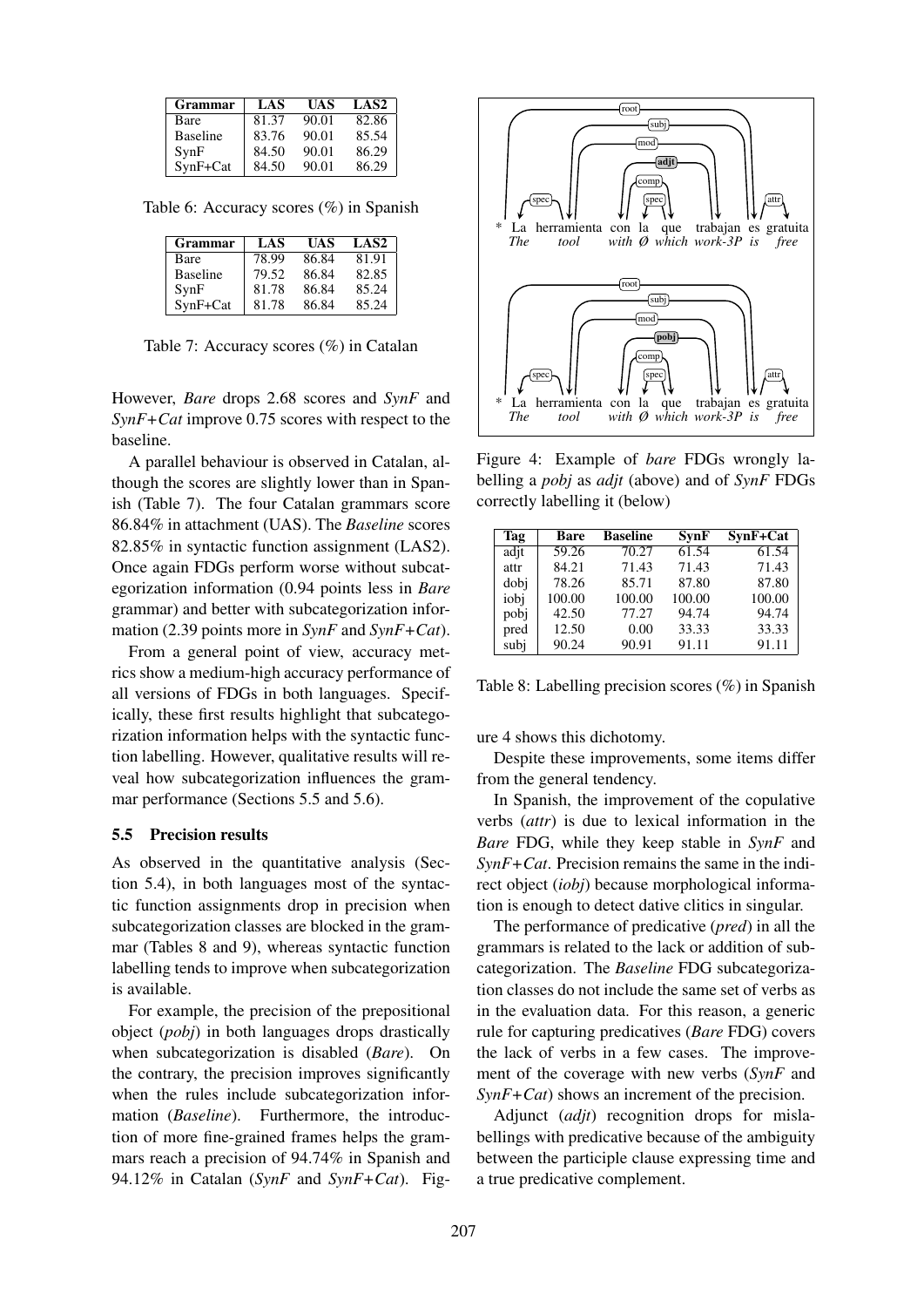| Tag  | <b>Bare</b> | <b>Baseline</b> | <b>SynF</b> | SynF+Cat |
|------|-------------|-----------------|-------------|----------|
| adit | 60.71       | 61.76           | 62.50       | 62.50    |
| attr | 95.65       | 82.14           | 95.83       | 95.83    |
| dobi | 75.00       | 83.33           | 84.78       | 82.98    |
| iobi | 100.00      | 100.00          | 100.00      | 100.00   |
| pobi | 61.29       | 66.67           | 94.12       | 94.12    |
| pred | 50.00       | 0.00            | 100.00      | 100.00   |
| subj | 72.50       | 71.43           | 73.81       | 73.81    |

Table 9: Labelling precision scores (%) in Catalan

FDGs in Catalan show a parallel behaviour to that in Spanish, but they follow the general tendency in more cases. *SynF* and *SynF+Cat* increase the precision in all the cases, except for the direct object (*dobj*) in *SynF+Cat*. Once more the prepositional object (*pobj*) performance raises when subcategorization frames are available.

Although a drop in all the cases in the *Bare* FDG is expected, the attribute (*attr*) and the predicative (*pred*) increase the precision because of the same reasons as the Spanish grammars.

The results of *SynF* and *SynF+Cat* are almost identical. The analysis of their outputs shows that more fine-grained subcategorization classes including grammatical categories do not have a contribution to the precision improvement.

#### 5.6 Recall results

The addition of subcategorization information in the FDGs also contributes to the improvement, almost in all the cases, in Spanish as well as in Catalan (Tables 10 and 11). The use of FDGs without subcategorization involves a decrease in the recall most of times.

In Spanish, the *Baseline* grammar contains very generic rules to capture adjuncts and more finegrained subcategorization classes restrict these rules. For this reason, the recall slightly drops in *SynF* and *SynF+Cat*. As observed in the precision metric (Section 5.5), small populated classes related to predicative arguments make recall drop in the baseline. Consequently, generic rules for predicative labelling in the *Bare* grammar and better populated predicative classes in *SynF* and *SynF+Cat* allows a recovery in recall.

FDGs in Catalan show a similar tendency. In the *Bare* grammar, prepositional objects and predicatives are better captured than in the baseline because the lack of subcategorization information allows rules to apply in a more irrestrictive way. On the other hand, the addition of subcategorization information does not seem to help with capturing

| Tag  | Bare  | <b>Baseline</b> | <b>SynF</b> | SynF+Cat |
|------|-------|-----------------|-------------|----------|
| adit | 57.14 | 92.86           | 85.71       | 85.71    |
| attr | 80.00 | 100.00          | 100.00      | 100.00   |
| dobi | 83.72 | 83.72           | 83.72       | 83.72    |
| iobi | 33.33 | 33.33           | 44.44       | 44.44    |
| pobj | 85.00 | 85.00           | 90.00       | 90.00    |
| pred | 33.33 | 0.00            | 33.33       | 33.33    |
| subj | 75.51 | 81.63           | 83.67       | 83.67    |

Table 10: Labelling recall scores (%) in Spanish

| Tag  | <b>Bare</b> | <b>Baseline</b> | SvnF   | SynF+Cat |
|------|-------------|-----------------|--------|----------|
| adit | 50.00       | 61.76           | 73.53  | 73.53    |
| attr | 84.62       | 88.46           | 88.46  | 88.46    |
| dobi | 72.00       | 80.00           | 78.00  | 78.00    |
| iobi | 33.33       | 33.33           | 33.33  | 33.33    |
| pobj | 76.00       | 56.00           | 64.00  | 64.00    |
| pred | 100.00      | 0.00            | 100.00 | 100.00   |
| subj | 70.73       | 73.17           | 75.61  | 75.61    |

Table 11: Labelling recall scores (%) in Catalan

more direct objects. Lower results are due to some verbs missing.

Once again there are no significant differences between *SynF* and *SynF+Cat*, which reinforces the idea that grammatical categories do not provide new information for capturing new argument and adjuncts.

#### 5.7 Analysis of the results

The whole set of experiments demonstrate that subcategorization improves significantly the performance of the rule-based FDGs.

However, some arguments, such as the prepositional object and the predicative, are difficult to capture without subcategorization information. Meanwhile, there are others, such as the attribute, that do not need to be handled with subcategorization classes.

Proper subcategorization information also contributes to capture more arguments and adjuncts. The recall scores are stable among the grammars that use subcategorization information. Secondly, most of these scores are medium-high precision.

Overall, the results show that the new CompLex-VS is a suitable resource to improve the performance of rule-based dependency grammars.

The classification of frames proposed is coherent with the methodology. Furhtermore, it is an essential resource for the grammars tested since it ensures medium-high precision results (compared to medium precision results in the FDGs using the old CompLex-VS). It is important to consider the kind of information to define the subcategorization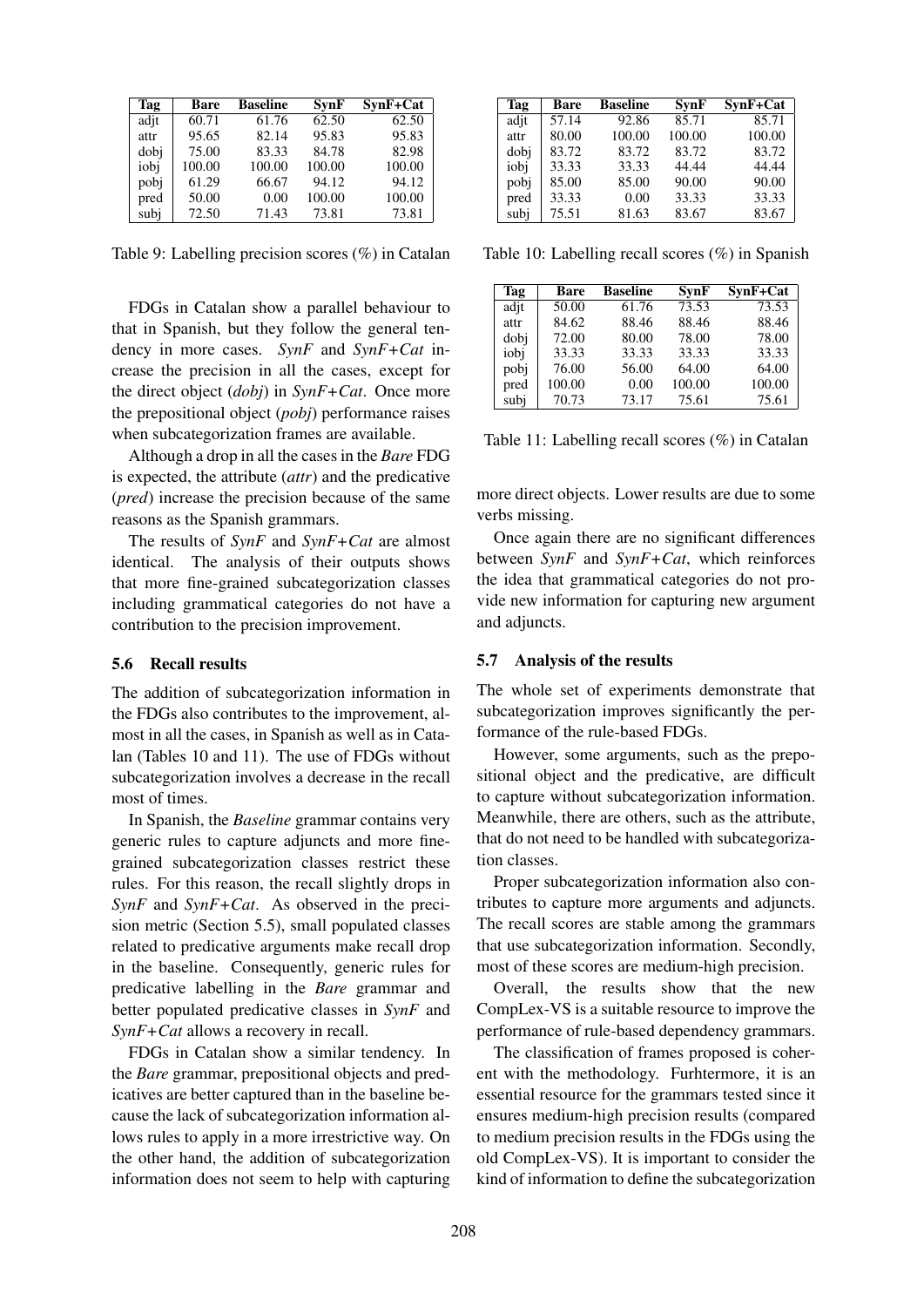classes because it can be redundant, such as the combination of syntactic function and grammatical category.

The CompLex-VS lexicon still needs the inclusion of new verbs, since some arguments for verbs missing in the lexicon are not captured properly.

### 6 Conclusions

This paper presented two rule-based dependency grammars in Spanish and Catalan for the FreeLing NLP library.

Besides the grammars, a new subcategorization lexicon, CompLex-VS, has been designed using frames acquired from the SenSem Corpus. The new frames have been integrated in the argument/adjunct recognition rules of the FDGs.

A set of experiments has been carried out to test how the subcategorization information improves the performance of these grammars.

The results show that subcategorization frames ensure a high accuracy performance. In most cases, the old CompLex-VS frames and the new CompLex-VS frames show an improvement.

However, the increment is more evident in some arguments –such as the prepositional object and the predicative– than others, like the complement in attributive verbs. These results indicate that some arguments necessarily need subcategorization information to be disambiguated, while others can be disambiguated just with syntactic information.

Furthermore, the new frames of CompLex-VS provide better results than the initial ones. Therefore, more fine-grained frames (CompLex-SynF) contribute to raise the accuracy. Despite this evidence, fine-grained classes do not necessarily mean improvement of the parser performance. The most fine-grained lexicon (CompLex-SynF+Cat), which combines syntactic function and grammatical category information, neither improves nor worsens the results of the FDGs.

These conclusions are built on a small set of test data. Although it is a controlled and representative evaluation data set, these results need to be contrasted with a larger evaluation data set.

It would be interesting to evaluate how the parsing performance improves while subcategorization information is added incrementally.

### Acknowledgments

This research arises from the research project SKATeR (Spanish Ministry of Economy and Competitiveness, TIN2012-38584-C06-06 and TIN2012-38584-C06-01).

### References

- L. Alonso, I. Castellón, and N. Tincheva. 2007. Obtaining coarse-grained classes of subcategorization patterns for Spanish. In *Proceedings of the International Conference Recent Advances in Natural Language Processing*.
- À. Alsina, T. Badia, G. Boleda, S. Bott, À. Gil, M. Quixal, and O. Valentn. 2002. CATCG: Un sistema de análisis morfosintáctico para el catalán. *Procesamiento del Lenguaje Natural*, 29.
- J. Aparicio, M. Taulé, and M.A. Martí. 2008. AnCora-Verb: A Lexical Resource for the Semantic Annotation of Corpora. In *Proceedings of the Sixth International Conference on Language Resources and Evaluation*.
- J. Atserias, E. Comelles, and A. Mayor. 2005. TXALA un analizador libre de dependencias para el castellano. *Procesamiento del Lenguaje Natural*, 35.
- M. Ballesteros and J. Nivre. 2012. MaltOptimizer: A System for MaltParser Optimization. In *Proceedings of the Eight International Conference on Language Resources and Evaluation*.
- E. Bick. 2006. A Constraint Grammar-Based Parser for Spanish. In *Proceedings of TIL 2006 - 4th Workshop on Information and Human Language Technology*.
- M.R. Brent. 1993. From Grammar to Lexicon: Unsupervised Learning of Lexical Syntax. *Computational Linguistics*, 19(2).
- H. Calvo and A. Gelbukh. 2011. *DILUCT: Analisis ´*  $Sintáctico Semisupervisado Para El Español. Edi$ torial Academica Espanola.
- X. Carreras, M. Surdeanu, and L. Màrquez. 2006. Projective Dependency Parsing with Perceptron. In *Proceedings of the Tenth Conference on Computational Natural Language Learning*.
- X. Carreras. 2007. Experiments with a Higher-Order Projective Dependency Parser. In *Proceedings of the CoNLL Shared Task Session of EMNLP-CoNLL 2007*.
- J. Carroll, G. Minnen, and T. Briscoe. 1998. Can Subcategorisation Probabilities Help a Statistical Parser? In *Proceedings of the 6th ACL/SIGDAT Workshop on Very Large Corpora*.
- N. Chomsky. 1965. *Aspects of the Theory of Syntax*. MIT Press.